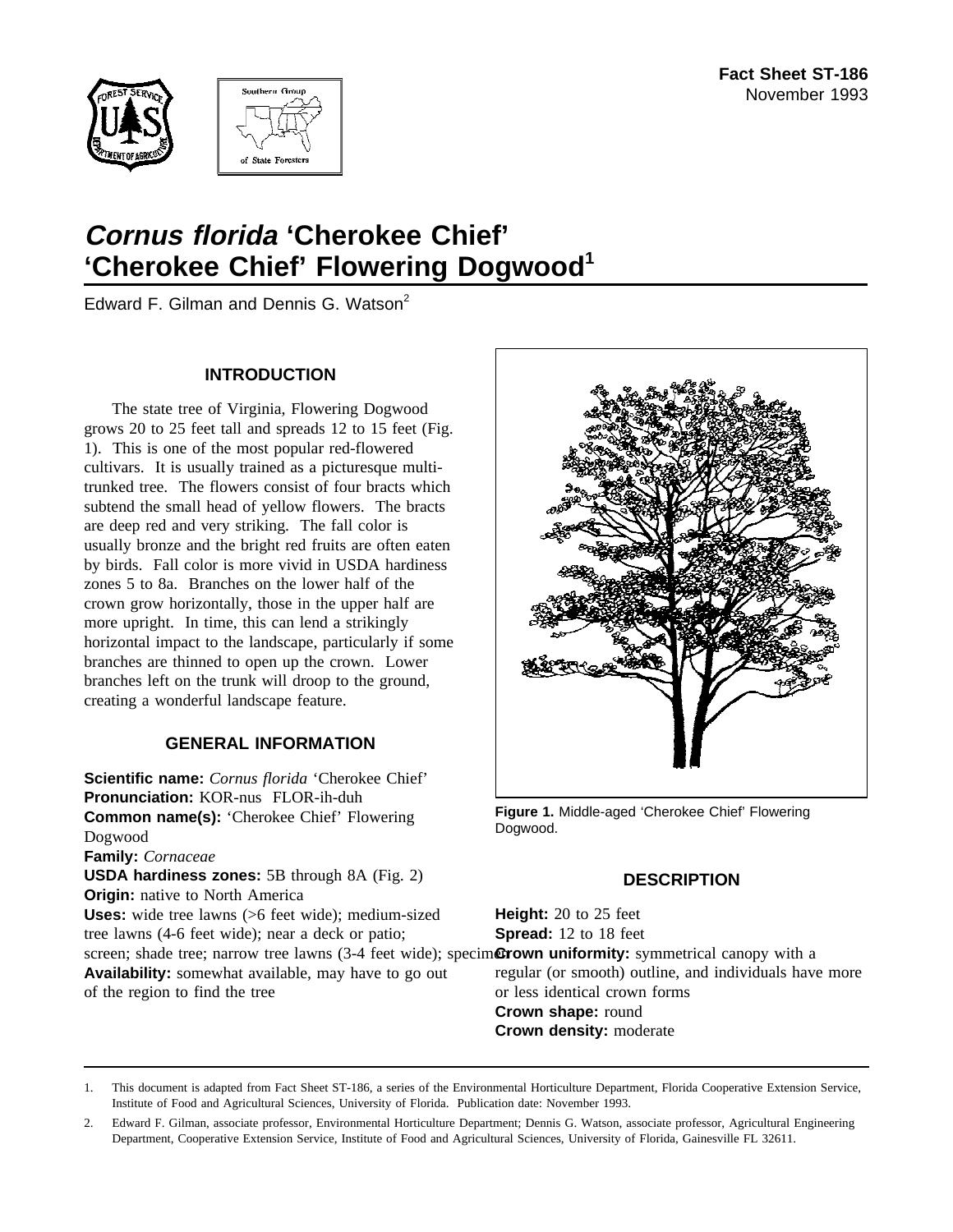

**Figure 2.** Shaded area represents potential planting range.

**Growth rate:** medium **Texture:** medium

# **Foliage**

**Leaf arrangement:** opposite/subopposite (Fig. 3) **Leaf type:** simple **Leaf margin:** entire **Leaf shape:** ovate **Leaf venation:** bowed; pinnate **Leaf type and persistence:** deciduous **Leaf blade length:** 4 to 8 inches; 2 to 4 inches **Leaf color:** green **Fall color:** red **Fall characteristic:** showy

#### **Flower**

**Flower color:** red **Flower characteristics:** spring flowering; very showy

#### **Fruit**

**Fruit shape:** oval; round **Fruit length:** < .5 inch **Fruit covering:** fleshy **Fruit color:** red **Fruit characteristics:** attracts birds; no significant litter problem; persistent on the tree; showy

# **Trunk and Branches**

**Trunk/bark/branches:** droop as the tree grows, and will require pruning for vehicular or pedestrian clearance beneath the canopy; routinely grown with, or trainable to be grown with, multiple trunks; not particularly showy; tree wants to grow with several trunks but can be trained to grow with a single trunk; no thorns **Pruning requirement:** needs little pruning to develop a strong structure **Breakage:** resistant

**Current year twig color:** green **Current year twig thickness:** medium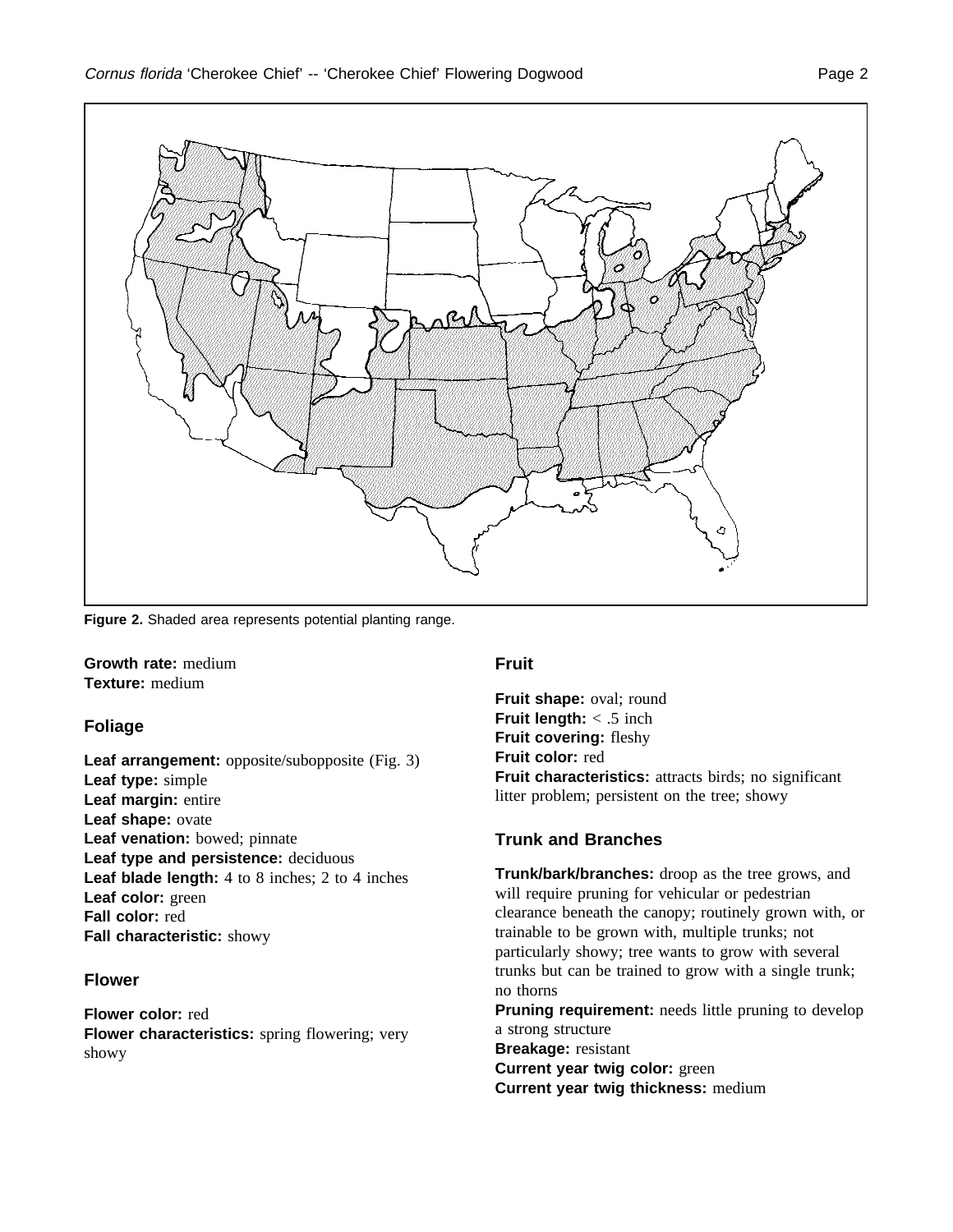

**Figure 3.** Foliage of 'Cherokee Chief' Flowering Dogwood.

#### **Culture**

Light requirement: tree grows in part shade/part sun; tree grows in the shade; tree grows in full sun **Soil tolerances:** clay; loam; sand; slightly alkaline; acidic; well-drained

**Drought tolerance:** moderate **Aerosol salt tolerance:** low **Soil salt tolerance:** poor

# **Other**

**Roots:** surface roots are usually not a problem **Winter interest:** no special winter interest **Outstanding tree:** tree has outstanding ornamental features and could be planted more **Invasive potential:** little, if any, potential at this time **Verticillium wilt susceptibility:** not known to be susceptible

**Pest resistance:** very sensitive to one or more pests or diseases which can affect tree health or aesthetics

# **USE AND MANAGEMENT**

The tree is not suited for parking lot planting but can be grown in a wide street median, if provided with less than full-day sun and irrigation. Dogwood is a standard tree in many gardens where it is used by the patio for light shade, in the shrub border to add spring and fall color or as a specimen in the lawn or groundcover bed. It can be grown in sun or shade but shaded trees will be less dense, grow more quickly and taller, have poor fall color, and less flowers. Trees prefer part shade (preferably in the afternoon) in the southern end of its range. Many nurseries grow the trees in full sun, but they are irrigated regularly.

Flowering Dogwood prefers a deep, rich, well-drained, sandy or clay soil and has a moderately long life. It is not recommended in the New Orleans area and other heavy, wet soils unless it is grown on a raised bed to keep roots on the dry side. The roots will rot in soils without adequate drainage. This cultivar probably grows poorly south of USDA hardiness zone 8a.

Several of the cultivars listed are not readily available. Pink-flowering cultivars grow poorly in USDA hardiness zones 8 and 9. 'Apple Blossom' pink bracts; 'Cherokee Princess' - white bracts; 'Cloud 9' - white bracts, many blooms, flowers at early age; 'Fastigiata' - upright growth while young, spreading with age; 'First Lady' - leaves variegated with yellow turning red and maroon in the fall; 'Gigantea' - bracts six inches from tip of one bract to tip of opposite bract; 'Magnifica' - bracts rounded, four-inch-diameter pairs of bracts; 'Multibracteata' double flowers; 'New Hampshire' - flower buds cold hardy; 'Pendula' - weeping or drooping branches; 'Plena' - double flowers; var. *rubra* - pink bracts; 'Spring Song' - bracts rose red; 'Springtime' - bracts white, large, blooms at an early age; 'Sunset' supposedly resistant to anthracnose; 'Sweetwater Red' - bracts red; 'Weaver's White' - large white flowers, adapted to the south; 'Welchii' - leaves variegated with yellow and red; 'White Cloud' - flowers more numerous, bracts white; 'Xanthocarpa'- fruit yellow.

# **Pests**

Aphids may be controlled by spraying them with a strong stream of water from the garden hose.

Several borers will attack dogwood. Try to keep the trees healthy with regular fertilization, and irrigation during dry weather. Indications of borer problems are holes in the trunk, leaves smaller than normal, and dieback of the crown.

Dogwood club gall midge causes galls at the branch tips. The leaves on affected branch tips may be distorted and the branch may fail to form a flower bud. Prune out the galls as soon as they are seen.

Leaf miners cause brown blister-like mines on the undersides of leaves. The adult leaf miner skeletonizes the leaves.

Scales can build up to large numbers before being detected. Horticultural oil will help control overwintering stages.